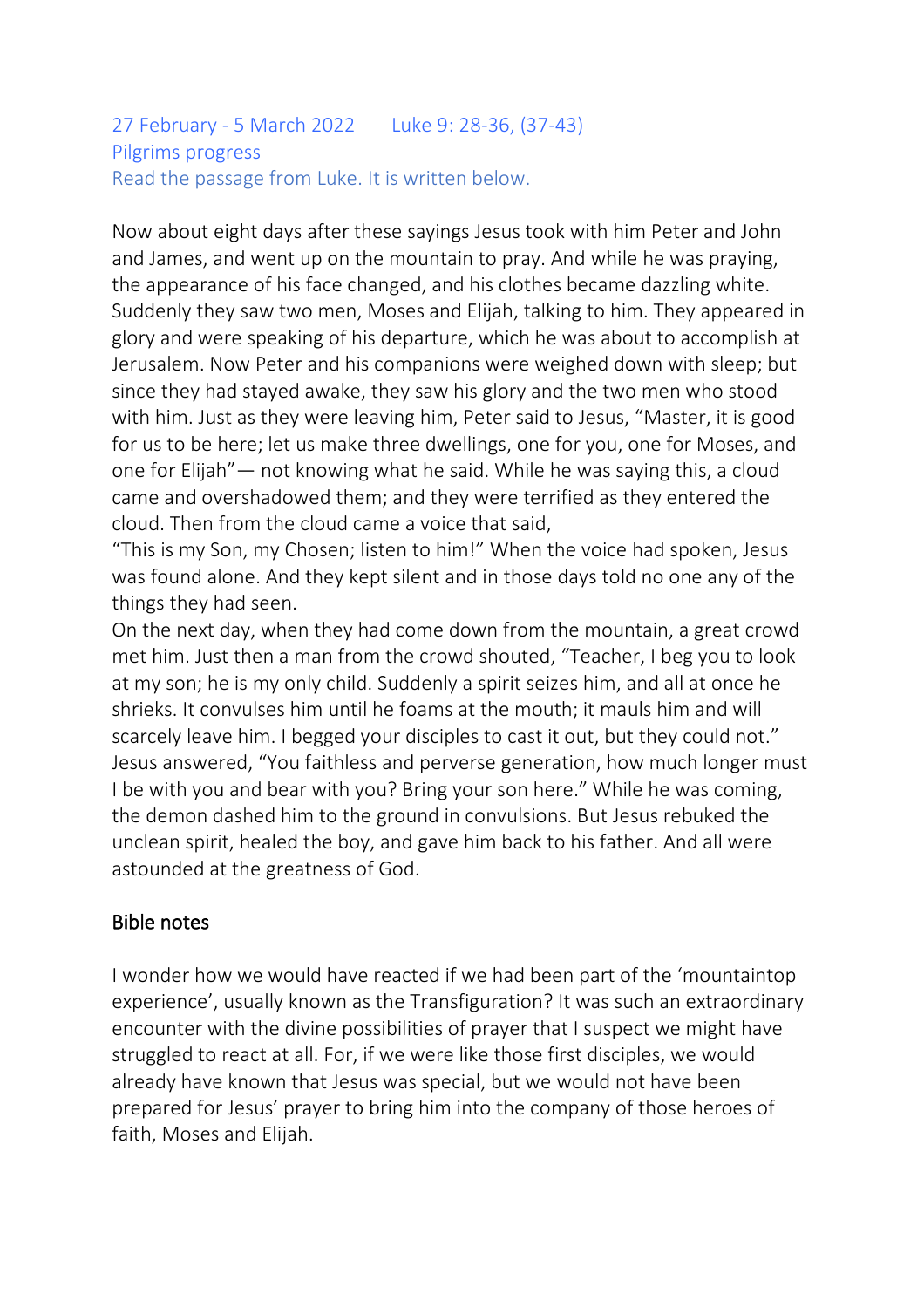Peter – always the boldest of the disciples – reacts in a way that might surprise us: he offers to build dwellings or booths for Moses, Elijah and Jesus. Actually, Peter's instinct is not completely off-key. The Festival of Booths (Sukkot), according to Leviticus, celebrates the end of the Hebrews' 40 years in the Wilderness. So, Peter understands, perhaps, that with the arrival of Jesus, the Promised Land is close. Indeed, more than that, he grasps at some unconscious level how Jesus stands as the equal of Moses and Elijah. If Moses is the master of the sea, so is Jesus (who calms the storm, and brings forth a huge haul of fish). If Elijah raises from the dead and feeds in the wilderness, so does Jesus.

Yet, even Peter does not yet grasp the truth: that Jesus is more. He is the Son of God, and soon he and his disciples will turn their attention towards its full implications: Jerusalem and the Cross that lies at the end of the road. The kingdom into which Jesus invites us subverts our every expectation.

## Reflection

Spend a few moments thinking about what stands out for you from the Bible reading. This idea may help.

The concept of a 'mountaintop experience' has entered common parlance. It is used to suggest intense experiences or moments when we are so taken away from ordinary life that we encounter something greater than ourselves or see something more clearly, even gain new insights (a vision?). Whether you've had such an experience or not, what value do you think we should place on these powerful experiences? Can they teach us things? Should they be received as a gift to help us on our journeys? How can we 'carry the moment' with us in our everyday life? What does today's Gospel reading suggest as answers to these questions?

## Questions for reflection

*You may wish to use these questions and the picture to help you think about or discuss issues of sharing.*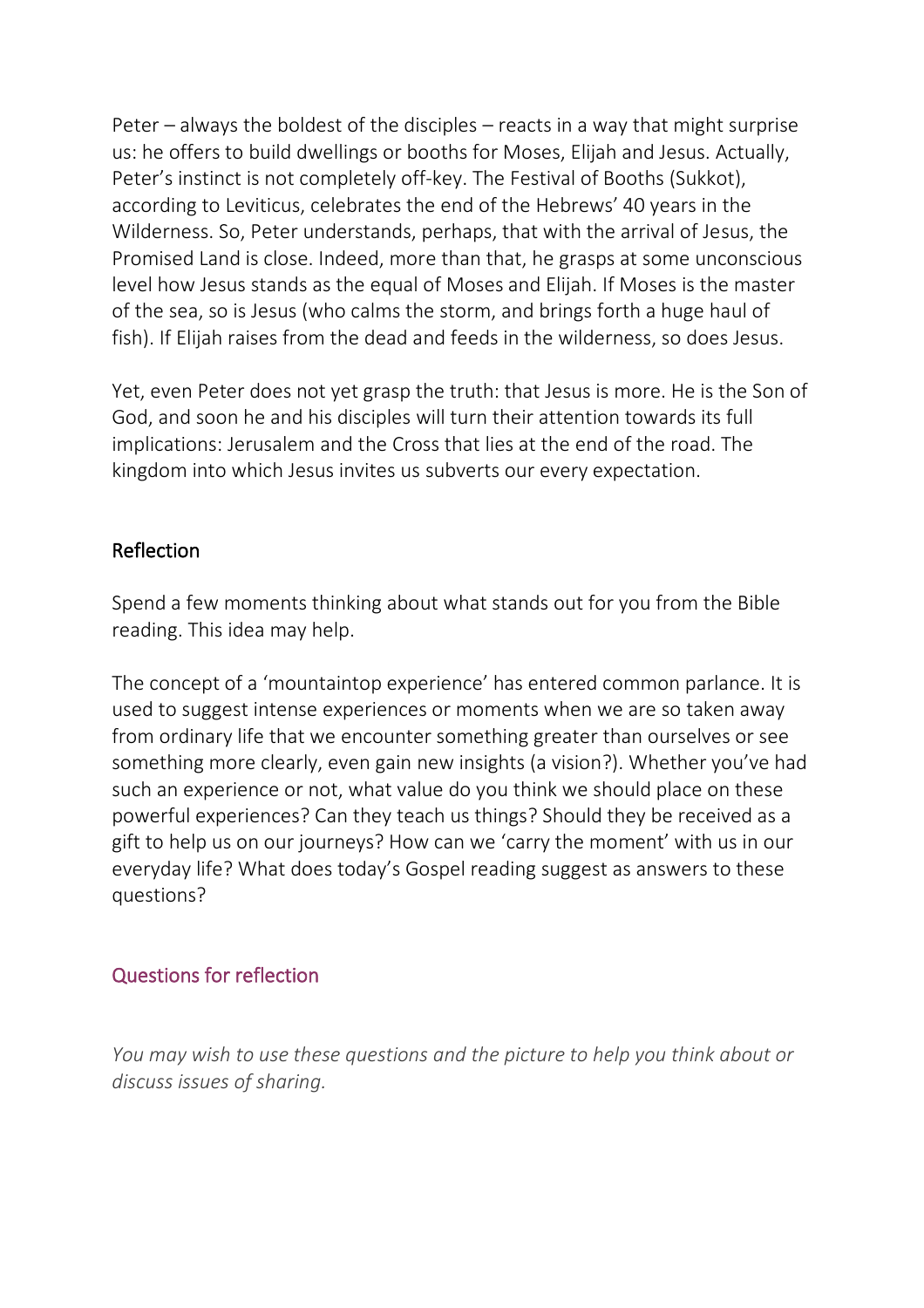

#### **Questions**

- How do you capture/mark moments of change?
- What things can distract you and sometimes mean you miss the moment?
- How can you 'stay in the moment' to enjoy the full experience in life's important moments?

#### Prayer

*Adapt to your local context.*

## A prayer of praise

Father, this time two years ago, the world began to change as the pandemic took hold. It set us on a path we could not have imagined, a rollercoaster of fear and despair. We thank you for being with us every step of the way. Thank you for the times when we witnessed the best of humanity; for those who selflessly worked to save lives, produce vaccines and keep the country running; for those who raised funds and spirits. For every time you sent someone or something to lift us up, O Lord, we give thanks and praise; for every day you helped us to carry on when the tunnel was long and the light at the end of it dim, we praise your holy name.